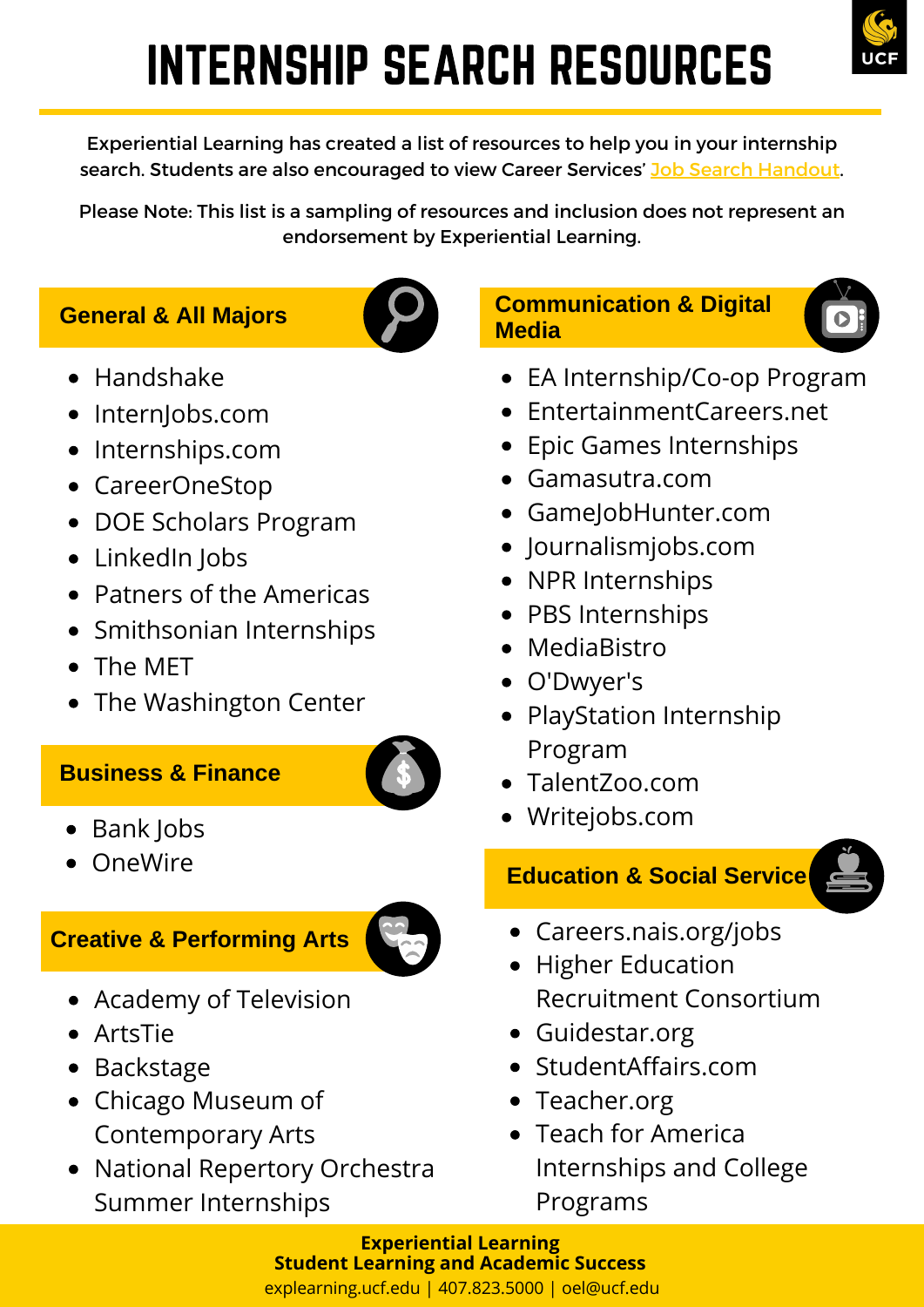# RESOURCES CONTINUED

#### **Government & Non-Profit**



- UCF Legislative Scholars Internship
- Corporation for National and Community Service
- Human Rights Campaign
- Idealist
- INROADS College Internship Program
- Pathways Program
- US Department of State Student Internship Program
- Virtual Student Federal Service Program
- Work For Good

### **Hospitality & Tourism**



- Hcareers.com
- Hospitality Online
- Resortjobs.com

# **Sports & Athletic Training**



- NCAA Postgraduate Internship Program
- National Recreation and Park Association Career Center
- TeamWorkOnline
- WorkInSports.com

## **STEM**



- Biomedical Engineering Summer Internship Program
- Commonwealth STEM Industry Internship Program
- Dice.com
- Engineerjobs.com
- Georgia Tech Undergraduate Research in Engineering/Sciences
- Health Career Connection
- Internships in Professional Psychology
- Johns Hopkins Summer Internship Program
- Maternal Child Health Careers/Research Initiatives for Student Enhancement - Undergraduate Program
- Morehouse College Public Health Leader Fellowship Program
- Occupational Health Internship Program
- UF Chemistry International Research Experience for Undergraduates
- Washington Internships for Students of Engineering
- Woods Hole Oceanographic Institution